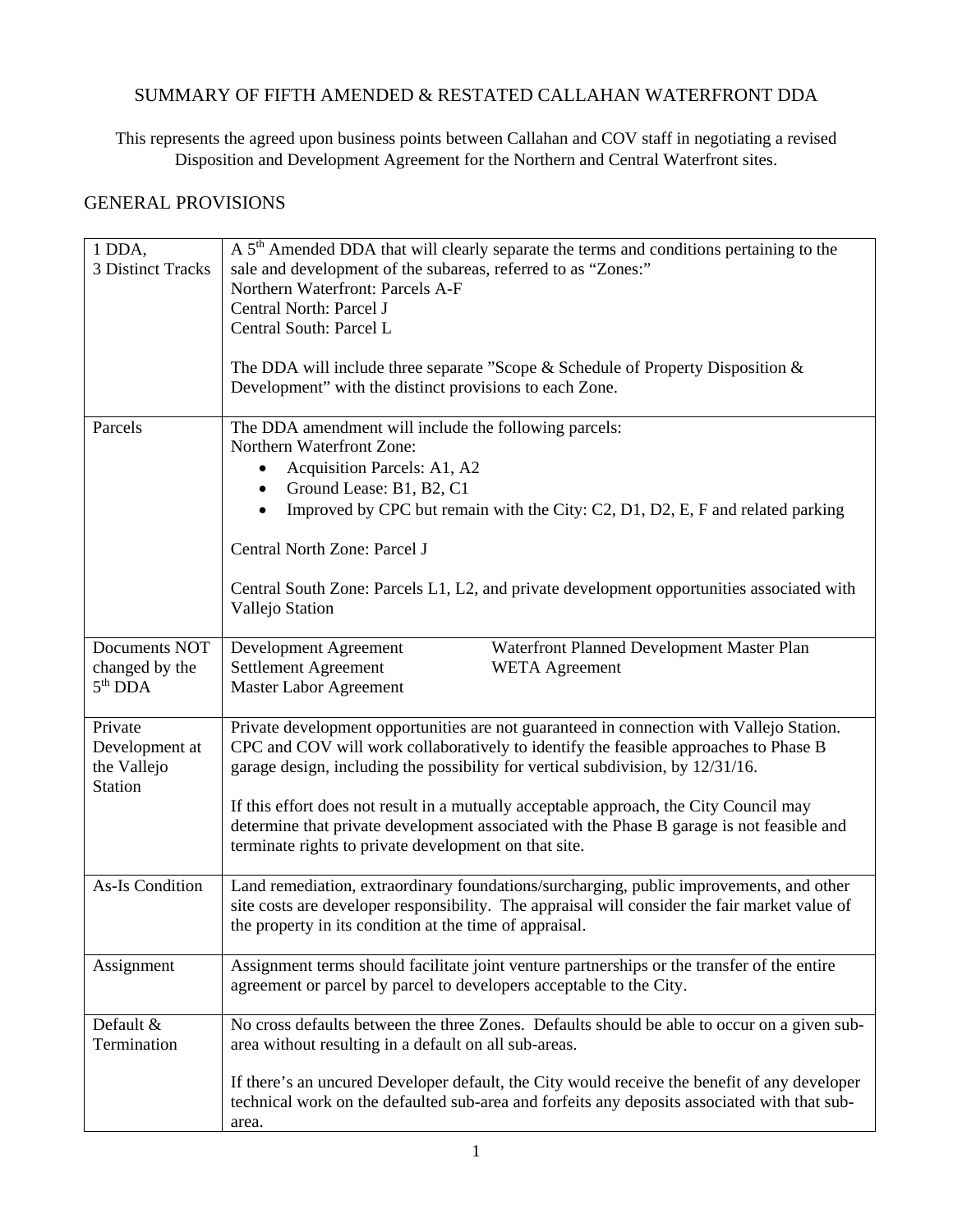| If there's an uncured City default, the Developer can receive a refund of the previous<br>deposits capped at \$700,000 as well as deposits advanced to the City to cover City costs |
|-------------------------------------------------------------------------------------------------------------------------------------------------------------------------------------|
| during the negotiation and after execution of the $5th$ Amended DDA.                                                                                                                |

## TERM

| Term commences upon execution and ends on 12/31/2020. The Term is the time period within<br>which the Developer must take possession (through purchase or ground lease) of the parcels                                                                                           |
|----------------------------------------------------------------------------------------------------------------------------------------------------------------------------------------------------------------------------------------------------------------------------------|
|                                                                                                                                                                                                                                                                                  |
| For payment of an extension fee, the developer has the right to two $(2)$ one year extensions of                                                                                                                                                                                 |
| Extension fee payments are non-refundable and are applied as deposit toward the purchase                                                                                                                                                                                         |
|                                                                                                                                                                                                                                                                                  |
| DDA includes the right to a maximum of 24 months in each Zone to extend the Term based on                                                                                                                                                                                        |
| limited force majeure provisions in the cases of delays caused by City delays following an                                                                                                                                                                                       |
| uncured event of City default, outside regulatory agencies or litigation. These extensions can be                                                                                                                                                                                |
| The Schedule of Performance should include regular meetings to discuss progress and to                                                                                                                                                                                           |
|                                                                                                                                                                                                                                                                                  |
| collaboratively working towards the beginning of the term. Developer to provide City quarterly<br>reports of activities undertaken and milestones in schedule of performance advanced/achieved.                                                                                  |
| The City and the Developer shall conduct an annual review, at which time they will produce an                                                                                                                                                                                    |
| updated Scope & Schedule of Property Disposition & Development for each zone. The new                                                                                                                                                                                            |
|                                                                                                                                                                                                                                                                                  |
| The City and the Developer can also record agreed upon amendments to the performance<br>schedule by Operating Memoranda. However, such amendments cannot result in the extension<br>beyond the established Term, notwithstanding paid extensions or extensions for force majeure |
|                                                                                                                                                                                                                                                                                  |

## PRICE

| Purchase Price                                | Parties to replace Method A/Method B methodology with an approach based on fair market                                                                         |
|-----------------------------------------------|----------------------------------------------------------------------------------------------------------------------------------------------------------------|
| of Acquisition                                | value of the property at the time of unit plan submission.                                                                                                     |
| Parcels                                       |                                                                                                                                                                |
| Developer-<br>improved City-<br>owned Parcels | The following parcels are to be improved by the Developer, retained by the City and<br>conveyed to the Developer through ground leases: Parcels B1, B2 and C1. |
| for Ground                                    | The lease amounts will be based on fair market value, taking into account leasehold finance                                                                    |
| Lease                                         | issues and developer costs for on- and off-site improvements on these parcels.                                                                                 |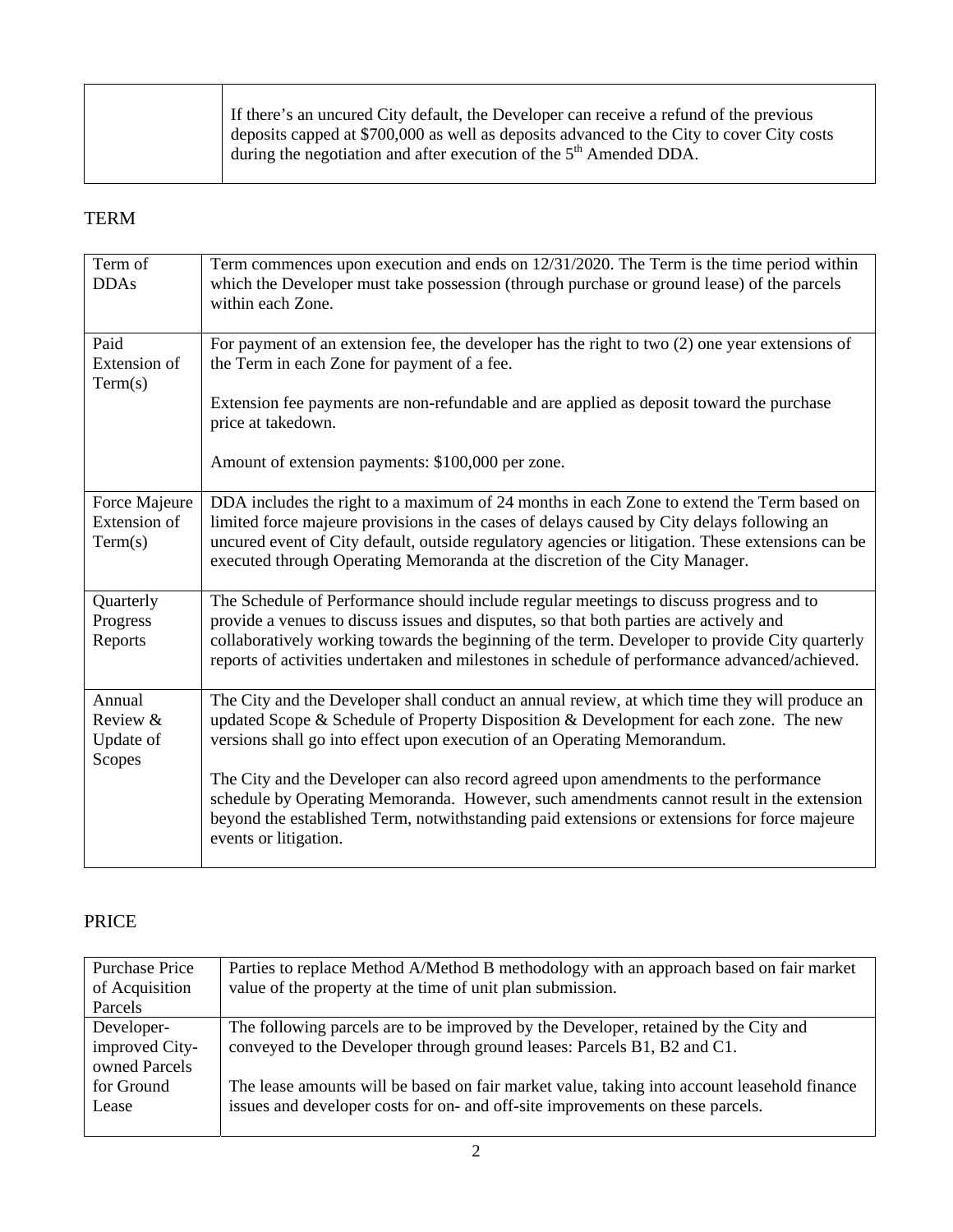|                                                  | If State Lands trust requirements and BCDC jurisdiction is removed from these parcels, they<br>may be transferred in fee to the Developer if mutually agreed by the Developer and the City.                                                                                                                                                                                                                                                                                                                                                                                                                                                                                                                                |
|--------------------------------------------------|----------------------------------------------------------------------------------------------------------------------------------------------------------------------------------------------------------------------------------------------------------------------------------------------------------------------------------------------------------------------------------------------------------------------------------------------------------------------------------------------------------------------------------------------------------------------------------------------------------------------------------------------------------------------------------------------------------------------------|
| Past Developer<br>Costs (dating<br>back to 2000) | The Developer can deduct only the deposits he has given to the City for third party costs<br>(lawyers, consultants) from price (\$700k in previous deposits plus additional deposits<br>provided to cover the City's third party costs under the 5 <sup>th</sup> DDA).                                                                                                                                                                                                                                                                                                                                                                                                                                                     |
| Fee Credits                                      | The Developer will construct the public improvements needed to mitigate the impacts of the<br>Project or public facilities related to the Project. The City will credit the cost of those public<br>improvements against applicable impact fees for that class of improvements (transportation,<br>parks, etc.) imposed on all development by the City, consistent with relevant law.<br>Where the Developer has constructed public improvements in excess of the Developer's fair                                                                                                                                                                                                                                         |
|                                                  | share contribution, the Parties may elect to enter into a reimbursement agreement, which<br>provides for payment from future developers benefitting from the improvement.                                                                                                                                                                                                                                                                                                                                                                                                                                                                                                                                                  |
| Public<br>Improvements                           | The following public improvements are Developer obligations and can receive fee credits, as<br>applicable:                                                                                                                                                                                                                                                                                                                                                                                                                                                                                                                                                                                                                 |
|                                                  | Northern Waterfront:<br>New or upgraded sanitary sewer lines and pump station anticipated to be owned by<br>٠<br>VSFCD (previously not included in the DDA).<br>Upgrade to the public water system (previously not included in the DDA) to be<br>$\bullet$<br>owned and maintained by the City.<br>Development of Wetland Park, including any annuity required (retained as a<br>Developer obligation) to be owned and maintained by the City.<br>Development of Promenade Park and associated open space improvements (retained<br>$\bullet$<br>as a Developer obligation) to be owned and maintained by the City.<br>Realignment of Harbor Way (retained as a Developer obligation).<br><b>Central Waterfront North:</b> |
|                                                  | Relocation of Veterans memorial (previously a shared obligation). The City must<br>٠<br>identify a suitable site, and if needed, gain site control.<br>Festival Green (previously a City obligation)                                                                                                                                                                                                                                                                                                                                                                                                                                                                                                                       |
|                                                  | Central Waterfront South:<br>1,900 sf open space area (retained as a Developer obligation)                                                                                                                                                                                                                                                                                                                                                                                                                                                                                                                                                                                                                                 |
|                                                  | Other:<br>Capitol Street Extension: The Developer may opt to construct (previously a City<br>$\bullet$<br>obligation), and if so, the City and Developer may enter into a reimbursement<br>agreement<br>The balance of park fees in the Central will be dedicated to improving park areas<br>$\bullet$<br>west of Mare Island Way between the Vallejo Yacht Club and the boat launch or<br>developer can undertake these improvements as in-kind and receive a fee credit.                                                                                                                                                                                                                                                 |

**OBLIGATIONS**